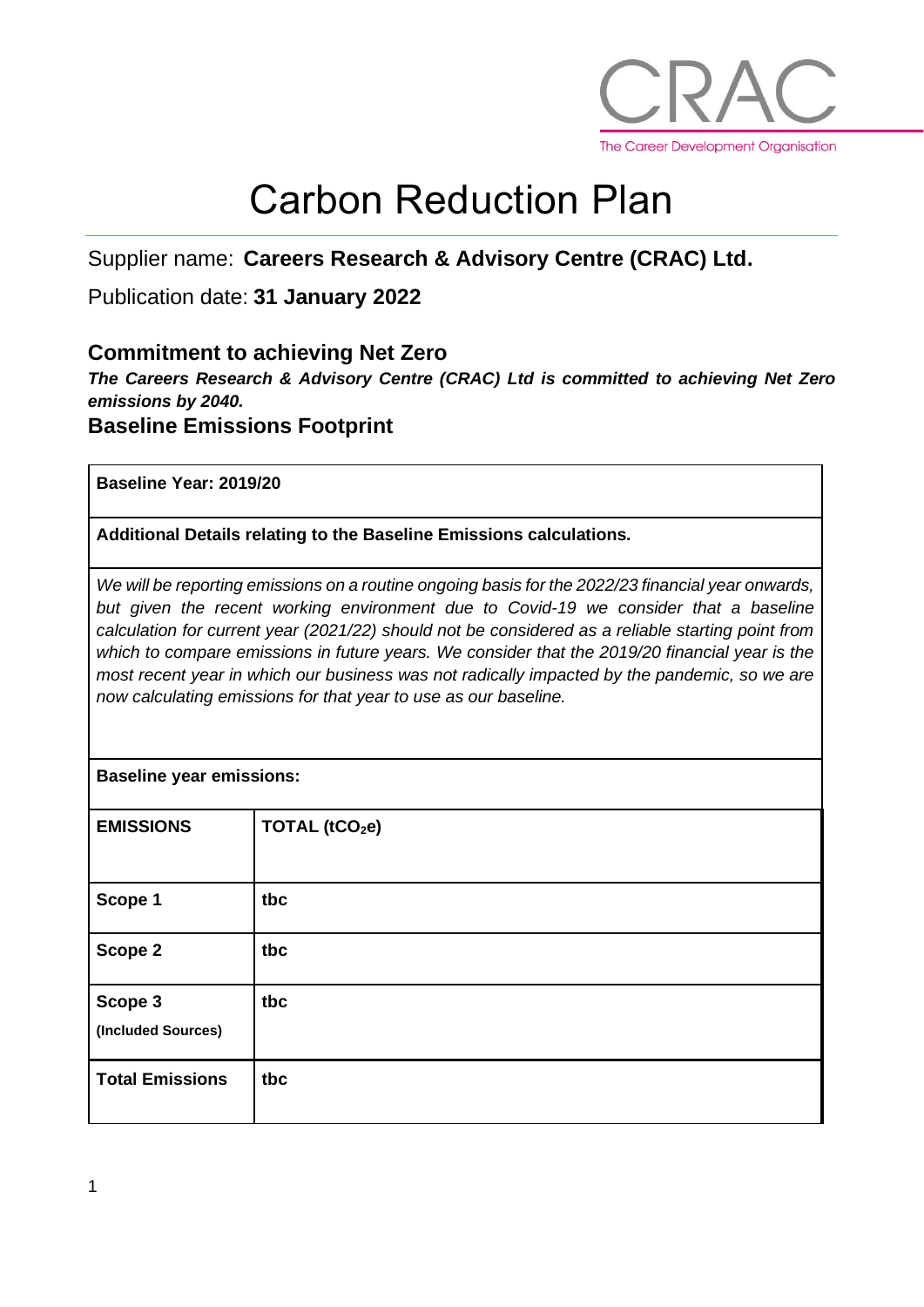

# **Current Emissions Reporting**

*We will be reporting emissions once our baseline is published and the financial year 2021/22 has ended.*

| Reporting Year: 2021/22       |                            |  |
|-------------------------------|----------------------------|--|
| <b>EMISSIONS</b>              | TOTAL (tCO <sub>2</sub> e) |  |
| Scope 1                       | tbc                        |  |
| Scope 2                       | tbc                        |  |
| Scope 3<br>(Included Sources) | <b>Tbc</b>                 |  |
| <b>Total Emissions</b>        | tbc                        |  |

#### **Emissions reduction targets**

*In order to progress to achieving Net Zero, we will be adopting and publishing carbon reduction targets, aiming for a decrease over the next five years. These will be quantified shortly.*

*Progress against these targets will be shown using a graph such as the one below.*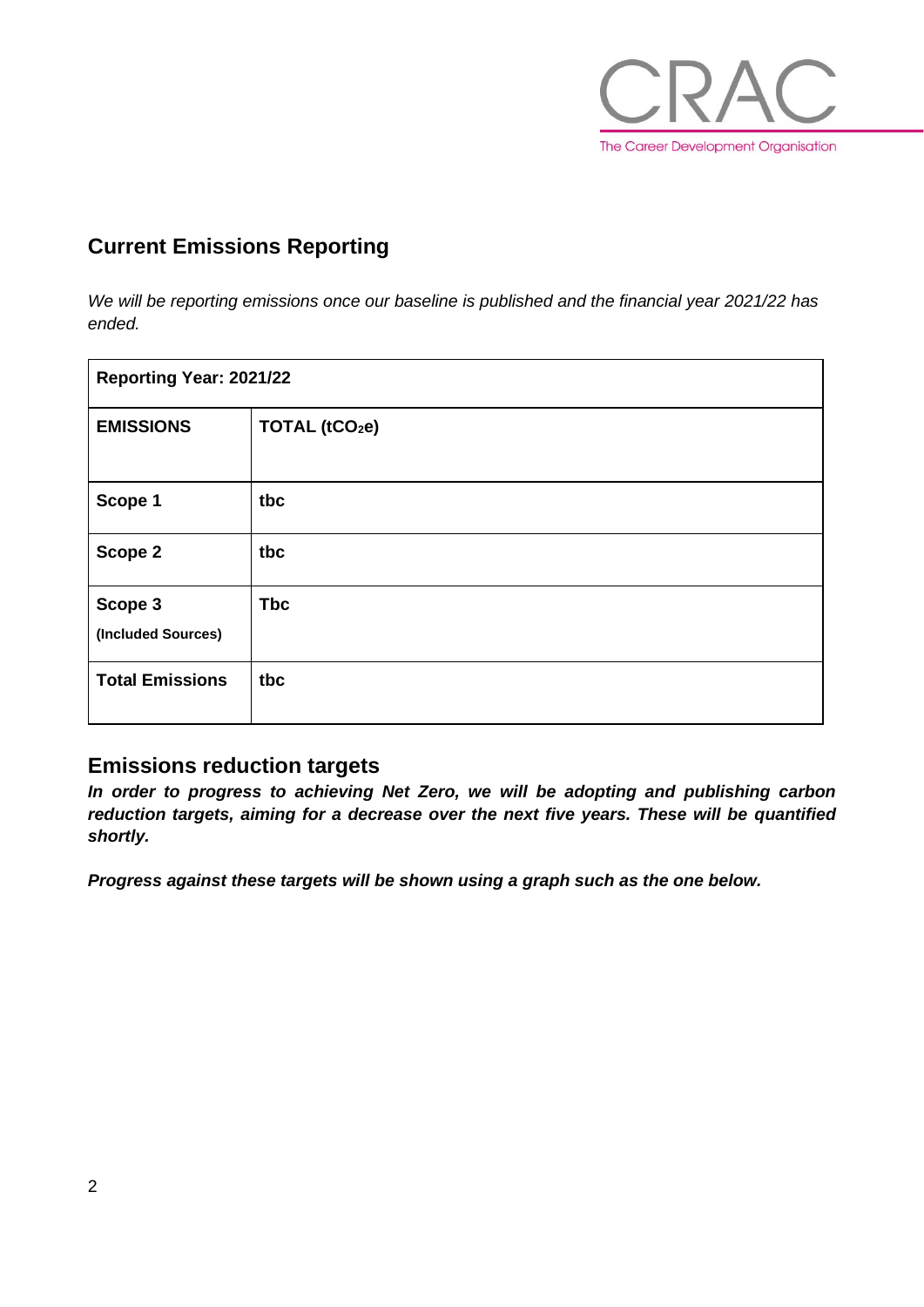

# Target Emissions Actual 200000 TO SITUSITING DUTOOS ONNE 150000 100000 50000  $\bigcap$ 2020 2050 Year

# **Carbon Reduction Projects**

#### **Completed Carbon Reduction Initiatives**

*To be completed shortly, once baseline emissions are in place.*

**Carbon Reduction: Projected vs. Actual** 

The following environmental management measures and projects have been completed or implemented since the 20**XX** baseline. The carbon emission reduction achieved by these schemes equate to XX tCO<sub>2</sub>e, a XX%ge reduction against the 20XX baseline and the measures will be in effect when performing the contract

*[Instructions to Suppliers:*

*Briefly provide details of some of your completed carbon reduction projects. This is for information only.* 

*This may include environmental management measures such as certification schemes like ISO14001 or PAS 2060, signing up to SBTI or specific measures you have taken such as; the adoption of LED/PIR lighting controls, changes to policy resulting in a reduction in company travel and flights or the electrification of the company fleet.]*

In the future we hope to implement further measures such as: *[Instructions to Suppliers:*

*Briefly provide details of some of any likely/proposed future carbon reduction projects. This is for information only.]*